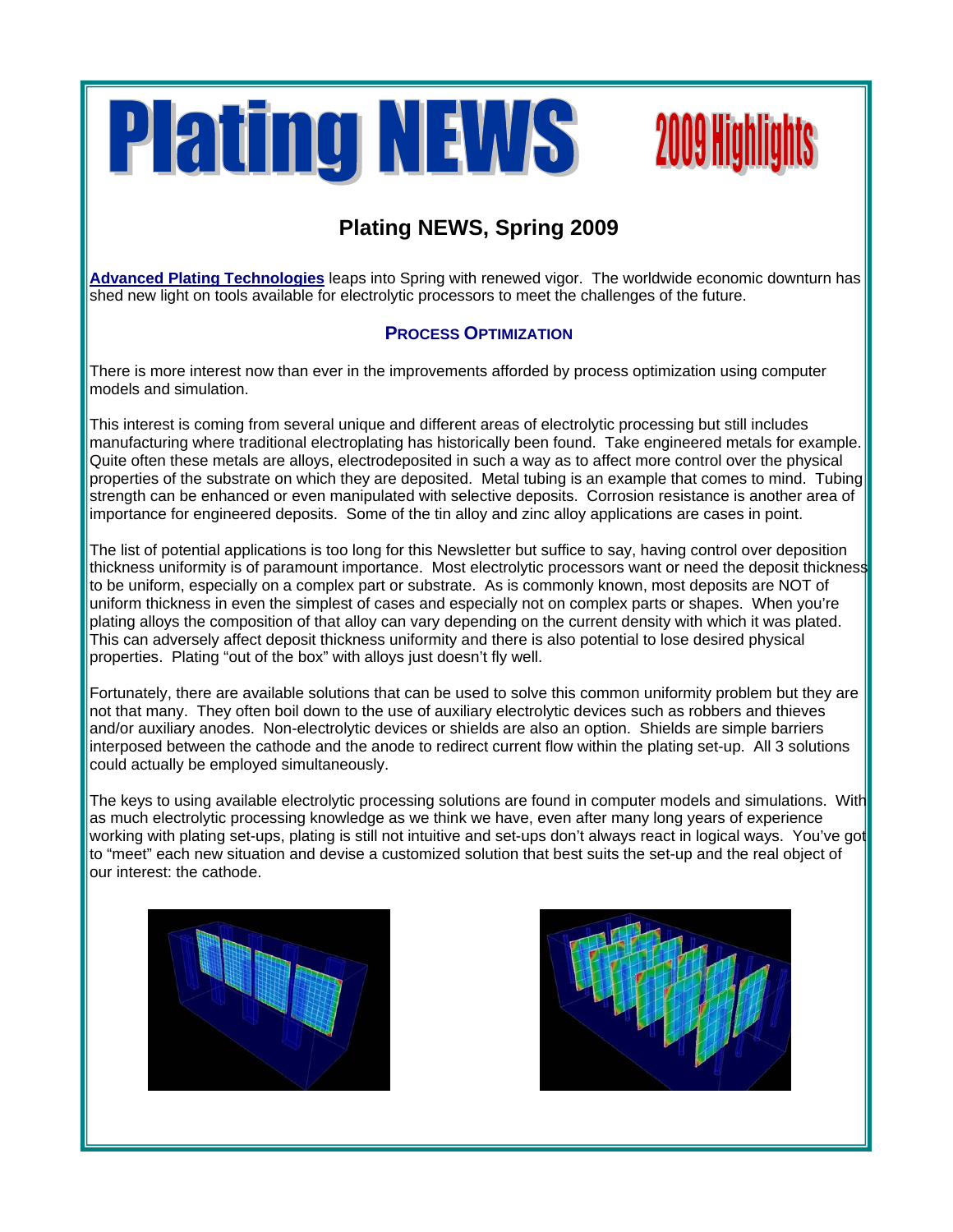The two slides on the preceding page come from computer models that depict acid copper electroplating of a 24 layer, high density circuit board. Each set-up called for identical plating times and current densities yet the plating thickness uniformity varies significantly from one set-up to the other. Often these overplated areas are just tolerated. Many times however, especially in the case of high density interconnect products, they are not. The above examples are simple, flat cathodes.

Add some recessed part geometry, as seen below, and/or multiple parts and you see that the challenge of achieving plating thickness uniformity is even greater. In case you were wondering, the colors represented are for thickness as well as CD.



#### **COMPUTER MODELS**

ELSYCA NV, in BELGIUM is still the best place to go to get computer models of your particular electrolytic process installation and Elsyca still addresses special needs encountered in most electrolytic process applications. These include plating on plastics (POP), electronics plating applications, reel-to-reel plating, electroforming, hard chrome plating, electrochemical machining (ECM) and automotive parts plating applications, such as wheels and plastic molds. Case study brochures are still available so send brochure requests to: [info@smartcatshield.com](mailto:info@smartcatshield.com)

Elsyca has added staff in several areas including Business Manager Jean-Marc DeWilde, located in Belgium. Alan Rose, formerly in the U.K. has relocated to Atlanta. More Elsyca details available at [www.elsyca.com](http://www.elsyca.com/)

#### **DOWNLOAD PAGE**

DOWNLOAD Page "UNDER CONSTRUCTION" That ignominious phrase should be gone from our internet website page [www.smartcatshield.com](http://www.smartcatshield.com/) by the time you read this Newsletter. We're sorry we took so long to get the Downloads page filled again. It needed a minor facelift and some new stuff. We may have even figured out a way to display the "Time Lapse Thickness Buildup" presentation that's been such an amusing part of my inperson plating simulation demos at conference meetings. I call it "plating as you see it"or maybe "plating caught on tape". There have been many requests for it and mostly we've filled the individual requests by emailing the entire file. If interested in a copy, let us know: [info@smartcatshield.com](mailto:info@smartcatshield.com)

As you will also note, all future Newsletters will be published as PDF documents and available on the website page. You will not be receiving Newsletters any longer as integral parts of our email Newsletter announcements. Multiple SPAM filters, individual email restrictions, varying format exchanges and not to mention the outright barrage of email solicitations of all kinds and from all walks of life have pointed a better way to communicating the Plating NEWS. We will send you a short email announcement with an appropriate link that a Newsletter is available and ready for viewing or download. Those that have requested PRINT versions of Plating NEWS will continue to receive the print version unless you direct us otherwise.

Further on the Downloads Page, please note the Verdant White Paper. This isn't a plating related paper although plating is involved in the Occam manufacturing process. It's solid and innovative……….a new way to make interconnects better, faster and cheaper and WITHOUT solder. We thought to include this paper in the Downloads Section because, as in the application of computer modeling to plating, it's new and for the interconnect industry, a big leap forward with an even bigger reward. The graphic below is a cross- sectioned example of an interconnect made with the Verdant Electronics Process….and "Look Ma, NO SOLDER".